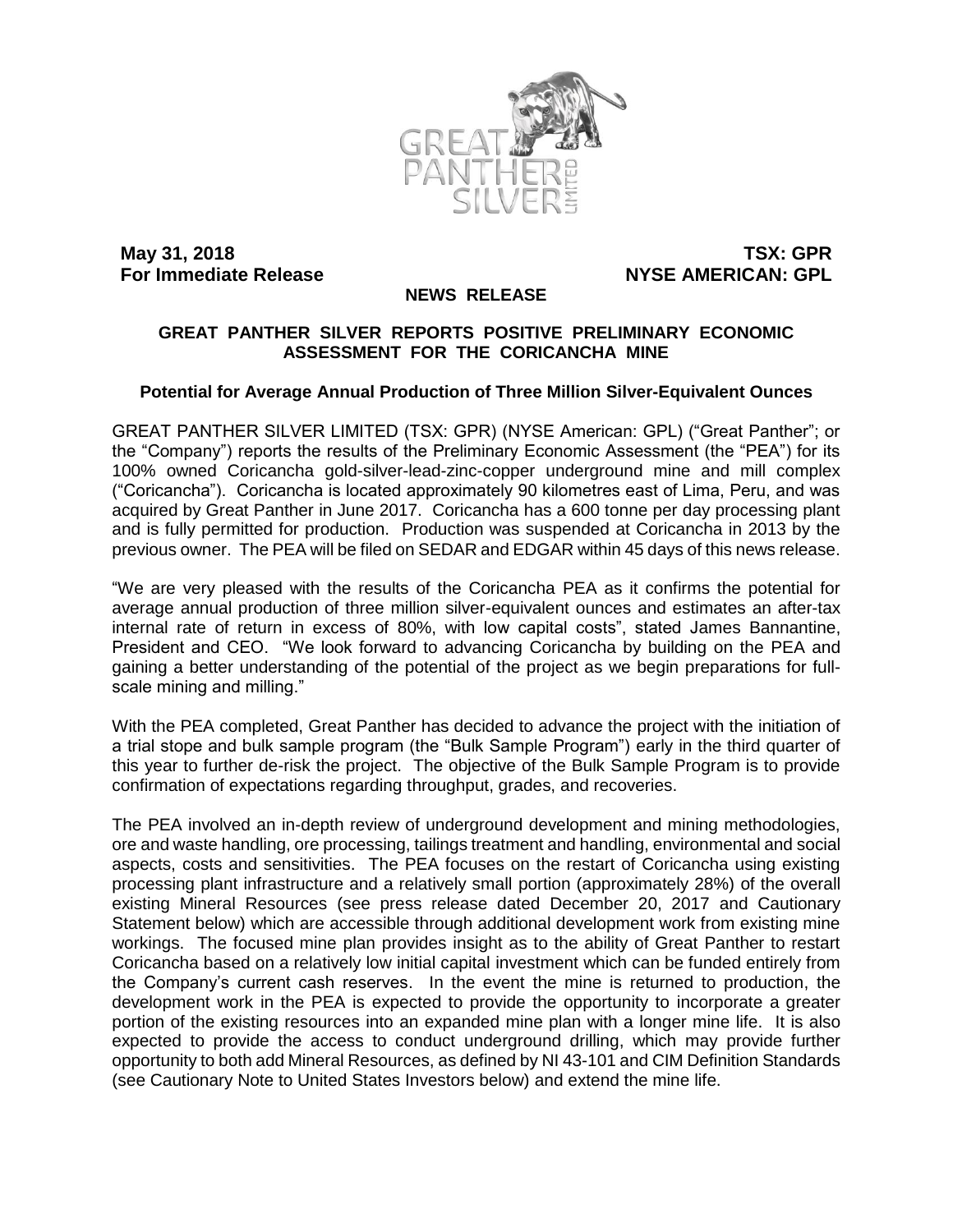Great Panther will leverage its expertise in developing and operating underground, narrow vein mines in Mexico to advance Coricancha. The existing infrastructure in place includes a crushing and grinding plant, flotation and bio-oxidation plant, electrical and water supply, plus existing mine access development. With development associated with the Bulk Sample Program starting in 2018, and following a successful outcome, the Company expects to be able to make a decision in early 2019 to commence the restart of Coricancha. The Company presently does not plan to complete a feasibility study in connection with any production decision due to (i) the existing processing plant facility, (ii) the ability to move ahead to development and production based on low initial capital costs, and (iii) the Company's knowledge of the mine and resource base.

### **PEA Summary**

The PEA was prepared by Golder & Associates Inc. based on the updated Mineral Resource Estimate. All amounts in this news release are in U.S. dollars ("USD") unless otherwise noted. The summary of the PEA results is presented in the tables and charts below:

| <b>Metals</b> | <b>Base Case</b><br><b>Metal Price</b><br><b>Assumptions</b> | <b>Head Grades</b> | <b>Recoveries</b> | <b>Effective Payable</b><br><b>Factors</b> |
|---------------|--------------------------------------------------------------|--------------------|-------------------|--------------------------------------------|
| Silver        | \$16.50/cz                                                   | 171 $g/t$          | 92%               | 90%                                        |
| Gold          | \$1,300/oz                                                   | 4.1 $g/t$          | 80%               | 97%                                        |
| Lead          | \$1.10/lb                                                    | 1.3%               | 77%               | 94%                                        |
| Zinc          | \$1.50/lb                                                    | 2.6%               | 83%               | 84%                                        |
| Copper        | \$3.00/lb                                                    | 0.4%               | 78%               | 96%                                        |

| Table 1: Life of Mine Average Metal Prices, Grades, Recoveries and Payable Factors |  |  |
|------------------------------------------------------------------------------------|--|--|
|                                                                                    |  |  |

### **Table 2: Silver-Equivalent Grades and Net Smelter Return**

| <b>Mineral Value</b>       | Unit       | <b>Value</b> |
|----------------------------|------------|--------------|
| Head Grade                 | AgEq $g/t$ | 768          |
| Net Smelter Return ("NSR") | \$/tonne   | \$295        |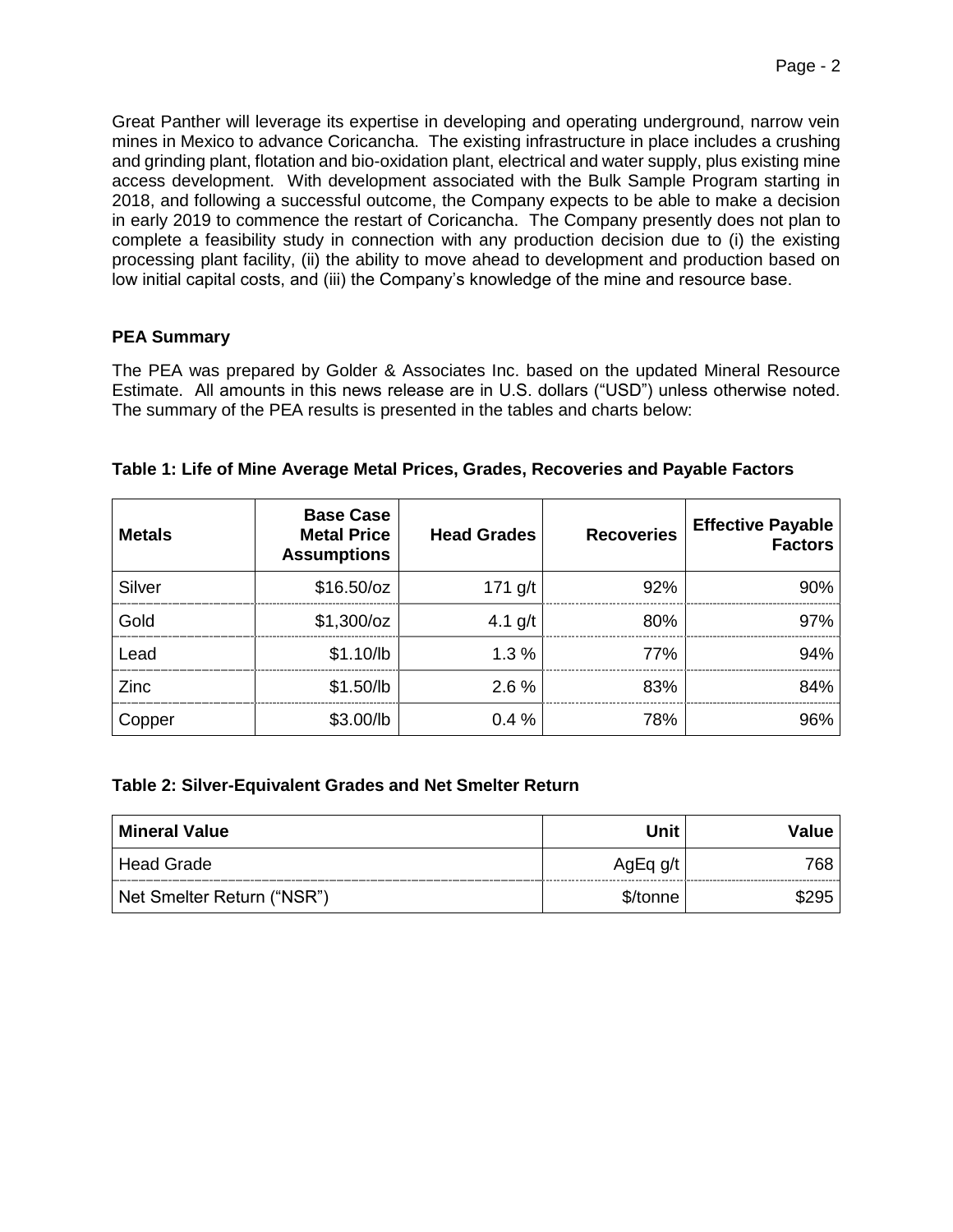# **Table 3: PEA Base Case Summary**

| Input                                                 | <b>Unit</b>            | <b>Value</b> |
|-------------------------------------------------------|------------------------|--------------|
| <b>Mine Plan</b>                                      |                        |              |
| Processed Tonnage (Life of Mine ("LOM"))              | Tonnes                 | 608,053      |
| <b>Target Average Annual Throughput</b>               | Tonnes/Year            | 193,500      |
| <b>LOM</b>                                            | Years                  | 3.75         |
| <b>Metal Production (LOM)</b>                         |                        |              |
| Silver                                                | <b>Million Ounces</b>  | 2.8          |
| Gold                                                  | <b>Thousand Ounces</b> | 64.2         |
| Lead                                                  | <b>Million Pounds</b>  | 12.9         |
| Zinc                                                  | <b>Million Pounds</b>  | 28.6         |
| Copper                                                | <b>Million Pounds</b>  | 2.3          |
| <b>Silver Equivalent Production</b>                   | <b>Million Ounces</b>  | 11.7         |
| <b>Average Annual Silver Equivalent Production</b>    | <b>Million Ounces</b>  | 3.1          |
| <b>Gold Equivalent Production</b>                     | <b>Thousand Ounces</b> | 149.0        |
| Average Annual Gold Equivalent Production             | <b>Thousand Ounces</b> | 39.7         |
| <b>Direct Operating Cost (per tonne)</b>              |                        |              |
| <b>Mining Costs</b>                                   | \$/tonne               | \$55.71      |
| <b>Processing Costs</b>                               | \$/tonne               | \$68.83      |
| Site General and Administration ("G&A") Costs         | \$/tonne               | \$19.88      |
| <b>Other G&amp;A Costs</b>                            | \$/tonne               | \$3.64       |
| <b>Total Operating Costs</b>                          | \$/tonne               | \$148.06     |
| <b>Cost Summary</b>                                   |                        |              |
| Silver:                                               |                        |              |
| LOM Cash Cost (per payable silver ounce)              | \$/ounce               | \$(14.06)    |
| LOM All-in Sustaining Cost (per payable silver ounce) | \$/ounce               | \$(2.20)     |
| Gold:                                                 |                        |              |
| LOM Cash Cost (per payable gold ounce)                | \$/ounce               | \$70         |
| LOM All-in Sustaining Cost (per payable gold ounce)   | \$/ounce               | \$547        |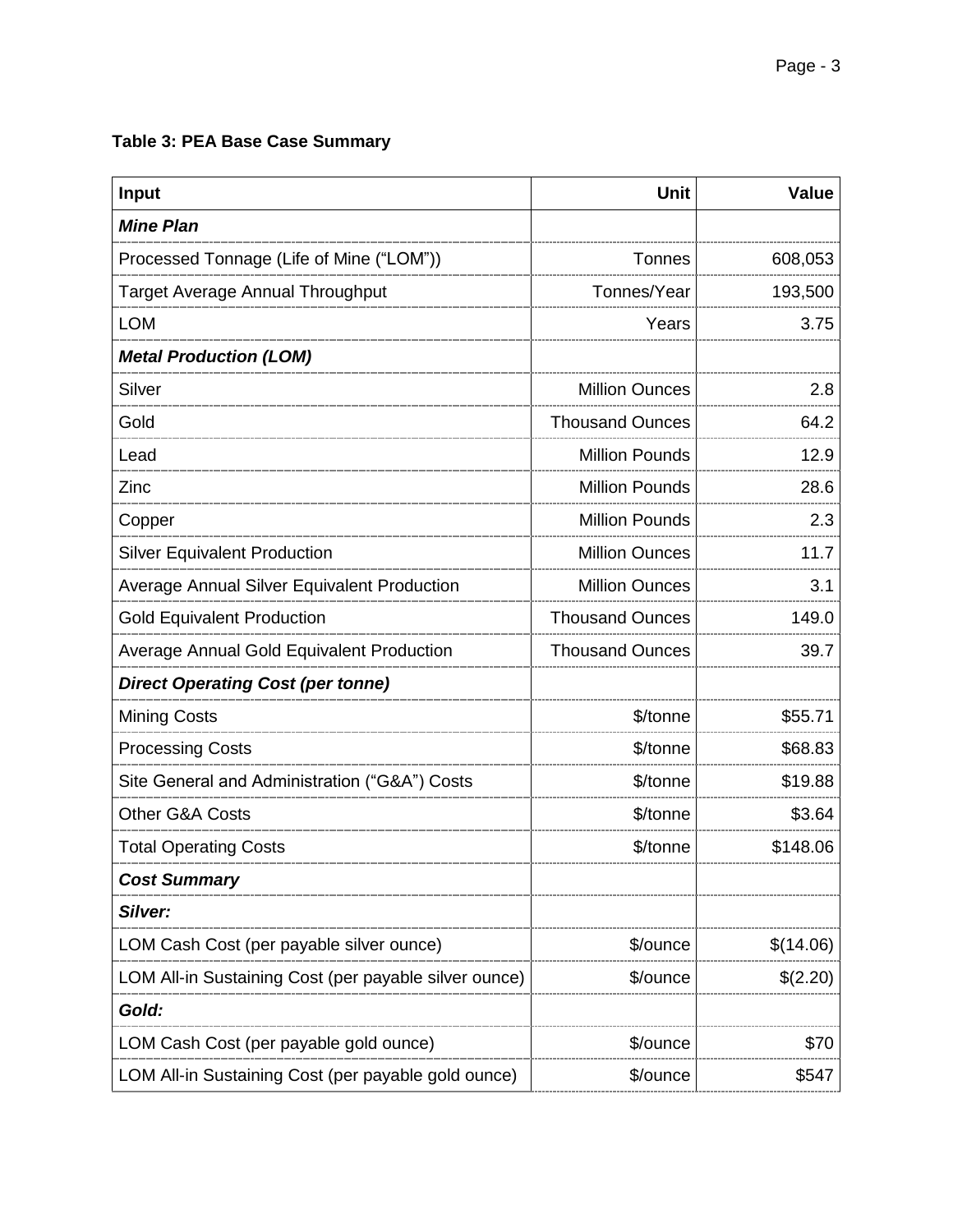| Silver-Equivalent:                                                  |            |         |
|---------------------------------------------------------------------|------------|---------|
| LOM Cash Cost (per payable silver equivalent ounce)                 | \$/ounce   |         |
| LOM All-in Sustaining Cost (per payable silver<br>equivalent ounce) | \$/ounce   | \$12 16 |
| <b>Gold-Equivalent:</b>                                             |            |         |
| LOM Cash Cost (per payable gold equivalent ounce)                   | $$/$ ounce |         |
| LOM All-in Sustaining Cost (per payable gold<br>equivalent ounce)   | \$/ounce   |         |

*Note: Silver equivalent, gold equivalent, and by-product credits used in the calculation of Cash Costs and All-in Sustaining Costs are based on Base Case Metal Price Assumptions as described in Table 1 above.*

## **Table 4: Capital Cost Summary**

| <b>Capital Cost</b>                                                | <b>Initial</b><br>(\$M) | <b>Sustaining</b><br>(\$M) | Total<br>(\$M) |
|--------------------------------------------------------------------|-------------------------|----------------------------|----------------|
| <b>Mine Development</b>                                            |                         |                            |                |
| <b>Lateral Development</b>                                         | \$3.0                   | \$11.7                     | \$14.7         |
| <b>Vertical Development</b>                                        | \$0.8                   | \$6.7                      | \$7.5          |
| Rehabilitation                                                     | \$1.6                   | \$0.0                      | \$1.6          |
| Mine Development Contingency (10%)                                 | \$0.5                   | \$1.8                      | \$2.3          |
| <b>Subtotal</b>                                                    | \$5.9                   | \$20.2                     | \$26.1         |
| <b>Processing Plant</b>                                            |                         |                            |                |
| <b>Process Plant Refurbish</b>                                     | \$1.2                   | \$0.0                      | \$1.2          |
| <b>Process Plant Equipment</b>                                     | \$0.6                   | \$0.0                      | \$0.6          |
| Plant - Engineering, Procurement,<br>Construction Management (10%) | \$0.2                   | \$0.0                      | \$0.2          |
| Plant Contingency (30%)                                            | \$0.6                   | \$0.0                      | \$0.6          |
| <b>Subtotal</b>                                                    | \$2.6                   | \$0.0                      | \$2.6          |
| <b>Other</b>                                                       |                         |                            |                |
| <b>Waste Rock Storage</b>                                          | \$0.2                   | \$0.8                      | \$1.0          |
| <b>Tailings Dam</b>                                                | \$0.0                   | \$2.3                      | \$2.3          |
| <b>Underground Ancillary Equipment</b>                             | \$0.1                   | \$0.0                      | \$0.1          |
| Other Contingency (10%)                                            | \$0.0                   | \$0.3                      | \$0.3          |
| <b>Subtotal</b>                                                    | \$0.3                   | \$3.4                      | \$3.7          |
| <b>Total Capital Costs</b>                                         | \$8.8                   | \$23.6                     | \$32.4         |

*Note: Initial Capital is defined as any capital expenditure incurred prior to commencing commercial production whereas Sustaining Capital is defined as any capital expenditure incurred thereafter.*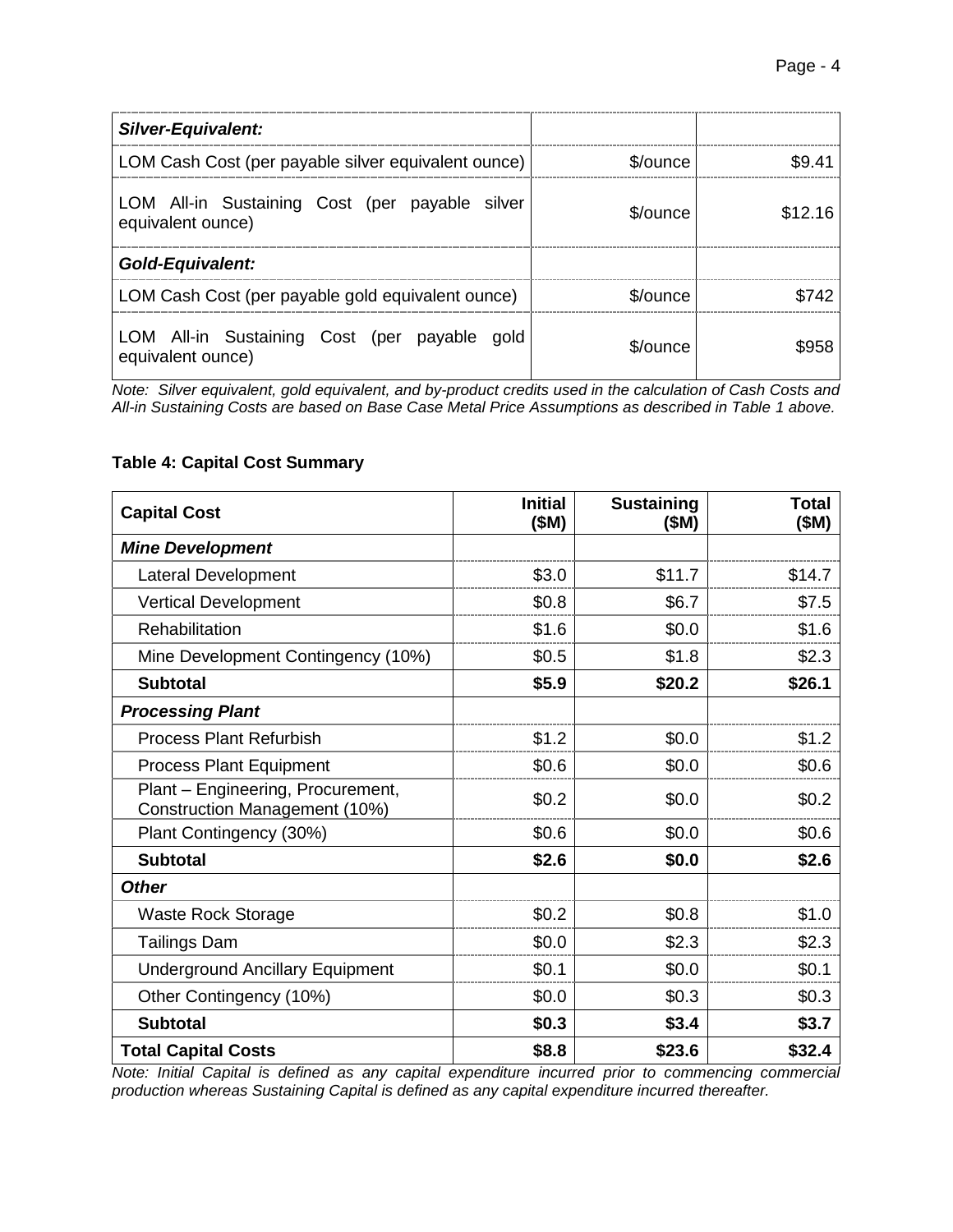### **Mine Plan**

The PEA contemplates the use of standard cut-and-fill and resue mining techniques providing ore to support a target annual throughput rate of 550 tonnes per day to the mill.

Milling consists of conventional flotation and bio-oxidation plant. All processing material exits the mine via an underground ore pass system ending on the 140 level (the exit portal from the mine to the plant). This run-of-mine material is hauled by rail to be deposited in an underground bin, which feeds the primary jaw crusher. A ball mill, located near the adit entrance, is used to grind the material for pumping downhill to the concentrator.

Final saleable products include lead, zinc, and copper concentrates, as well as gold-silver dore. The average annual production from Coricancha is estimated at 3.1 million silver-equivalent ounces over the life-of-mine.

All permits are in place to restart the project. The Company is currently in discussions with Peruvian authorities regarding modifications to the closure plan for certain legacy tailings facilities of the mine. The PEA economics include the closure costs attributed to the mine plan and exclude the closure expenses associated with legacy operations which are reflected on the Company's balance sheet. With regard to the latter, the Company has an agreement with the previous owner of Coricancha to fund a portion of these closure costs related to certain legacy tailings facilities. The Company has also been engaging the local communities to maintain effective communications, and to ensure alignment of interests of all parties as the project advances.

### **Economic Analysis**

Operating costs are estimated to be \$55.71 per tonne mining, \$68.83 per tonne processing, and \$23.52 per tonne for general and administration, for a total cost of \$148.06 per tonne. Using the Base Case Metal Price Assumptions in Table 1, cash cost is estimated to be \$(14.06) per payable silver ounce, or \$70 per payable gold ounce over the life of the mine. All-in sustaining cost is estimated to be \$(2.20) per payable silver ounce, or \$547 per payable gold ounce, over the life of the mine.

Given that there is a processing plant in place, existing infrastructure, and a history of recent production (up to 2013), total capital costs are relatively small. The estimated initial capital expenditures of \$8.8 million primarily comprise an internal ramp and ore pass system required to upgrade and improve the materials handling system. Life of mine sustaining capital is estimated to be \$23.6 million.

Using the Base Case Metal Price Assumptions from Table 1, the mine is estimated to generate an after-tax net present value ("NPV"; 7.5% discount rate) of \$16.6 million and an after-tax internal rate of return ("IRR") of 81%. The project also has additional tax attributes that have not been incorporated in the PEA that could further improve economics. Charts 1 and 2 below provide sensitivities to the NPV and IRR, respectively.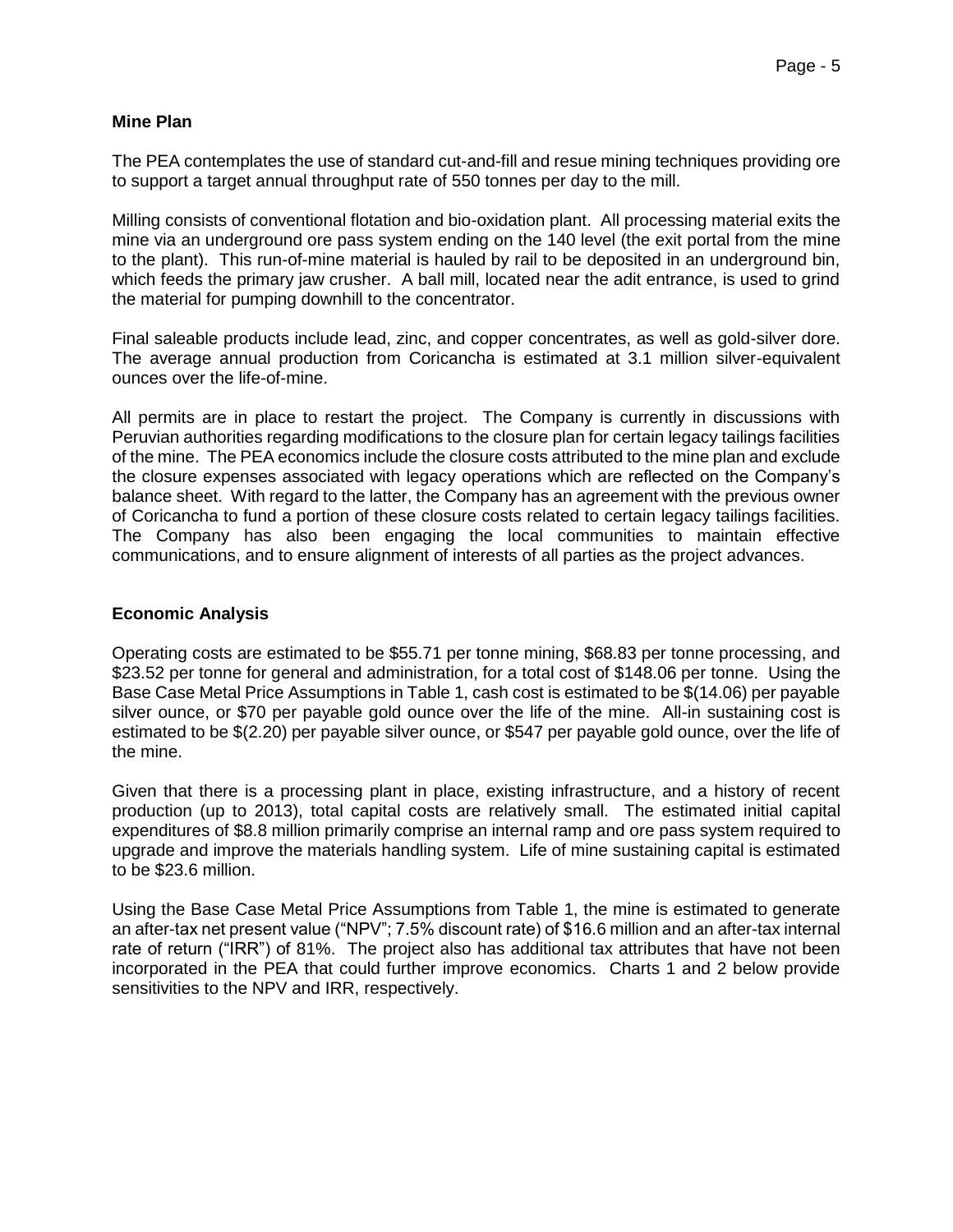# **Chart 1: NPV Sensitivities**



# **Chart 2: IRR Sensitivities**



# **Opportunities to Enhance Economics**

The Company has identified several opportunities to further enhance the economics of Coricancha and increase the life of mine. These include:

- Converting additional Mineral Resources into the mine plan
- Expanding the resource through underground drilling and development
- Optimizing the mine plan and mine infrastructure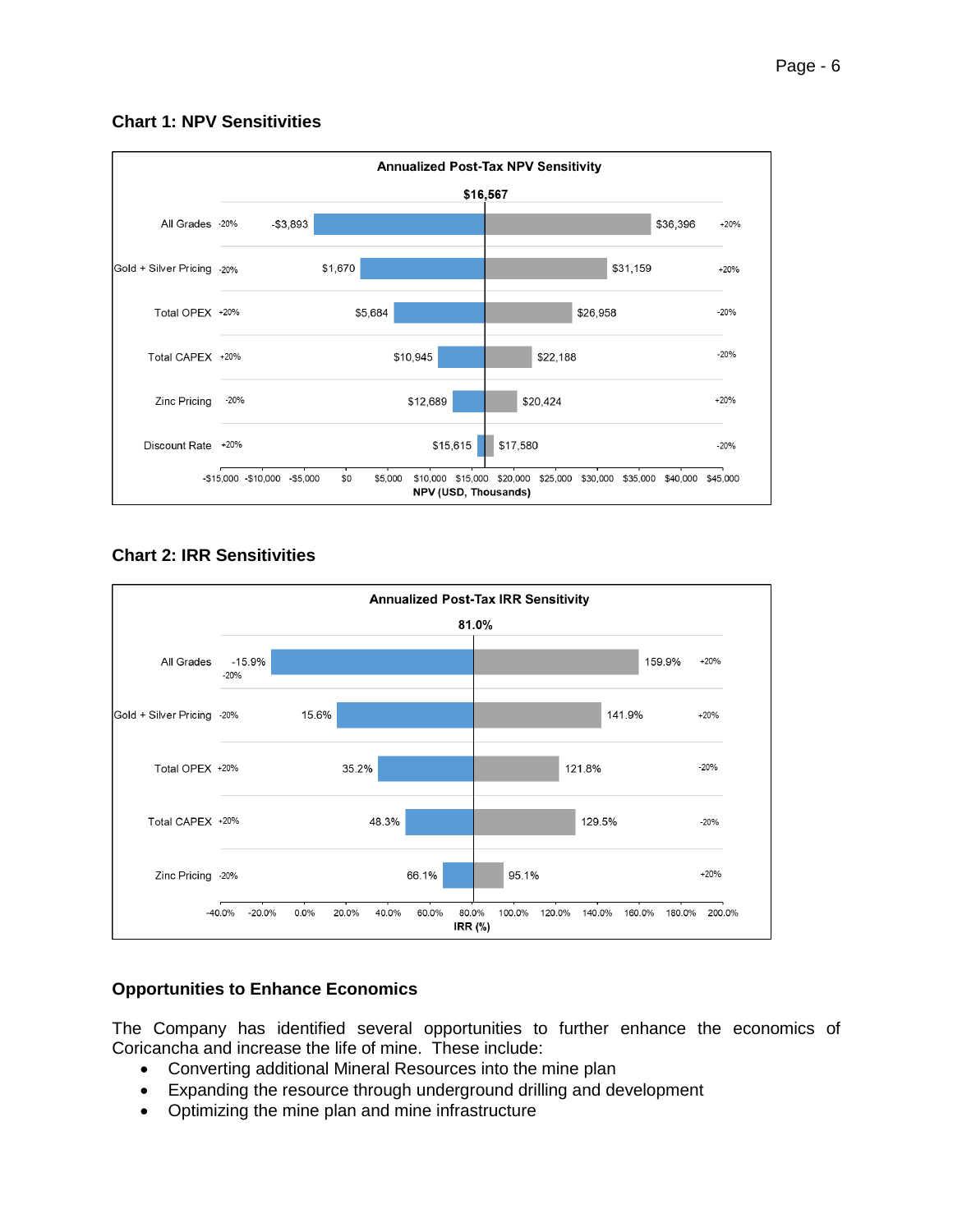### **Next Steps**

The Company will begin the Bulk Sample Program with field work expected to begin early in the third quarter of 2018. The Bulk Sample Program will establish two trial stopes to test both contemplated mine methods. A 6,000 tonne bulk sample will be collected from the Constancia vein, which will be processed to confirm the mining rate, grades, metallurgical recoveries, and obtain the specifications of the final concentrate products. The Bulk Sample Program and associated development is expected to take approximately eight months. Subsequent development and capital investments necessary to restart Coricancha are expected to have a timeline of under a year after successful completion of the Bulk Sample Program.

### **Cautionary Statement – Preliminary Economic Assessments & Inferred Resources**

The mine plan evaluated in the PEA is preliminary in nature and additional technical studies will need to be completed in order to fully assess its viability. There is no certainty that a production decision will be made to reactivate the Coricancha mine. In addition, we may determine to proceed with a production decision without completion of customary feasibility studies demonstrating the economic viability of reactivation of Coricancha. A mine production decision that is made without a feasibility study carries additional potential risks which include, but are not limited to, (i) increased uncertainty as to projected initial and sustaining capital costs and operating costs, rates of production and average grades, and (ii) the inclusion of Inferred Mineral Resources, as defined by NI 43-101 and CIM Definition Standards (see Cautionary Note to United States Investors below) that are considered too speculative geologically to have the economic considerations applied to them that would enable them to be converted to a Mineral Reserve, as defined by NI 43-101 and CIM Definition Standards (see Cautionary Note to United States Investors below). Mine design and mining schedules, metallurgical flow sheets and process plant designs may require additional detailed work and economic analysis and internal studies to ensure satisfactory operational conditions and decisions regarding future targeted production. In addition, the results of the Bulk Sample Program may impact on the projected capital and operating costs, with the result that the projected NPV, IRR and cash flows may be adversely impacted.

Readers are cautioned not to assume that any part or all of Mineral Resources used in this PEA will ever be converted into reserves. Inferred Mineral Resources, in particular, have a great amount of uncertainty as to their existence and/or economic and legal feasibility and readers are cautioned not to assume that they will ever be upgraded to a higher category. Under Canadian standards, estimates of Inferred Mineral Resources may form part of preliminary economic assessment, but may not form the basis of feasibility or pre-feasibility studies, except in rare cases. Mineral Resources that are not Mineral Reserves, do not, by definition, have demonstrated economic viability.

### **Qualified Persons**

Great Panther engaged Golder & Associates Inc. to complete the NI 43-101 PEA for Coricancha. Samuel Mah, P.Eng., Great Panther's Vice President of Corporate Development, is the Qualified Person under the meaning of NI 43-101 who reviewed and approved this press release. Ronald Turner, P.Geo., Daniel Saint Don, P.Eng., and Jeffrey L. Woods, SME, MMSA, are the independent Qualified Persons for the PEA, and are co-authors of the technical report.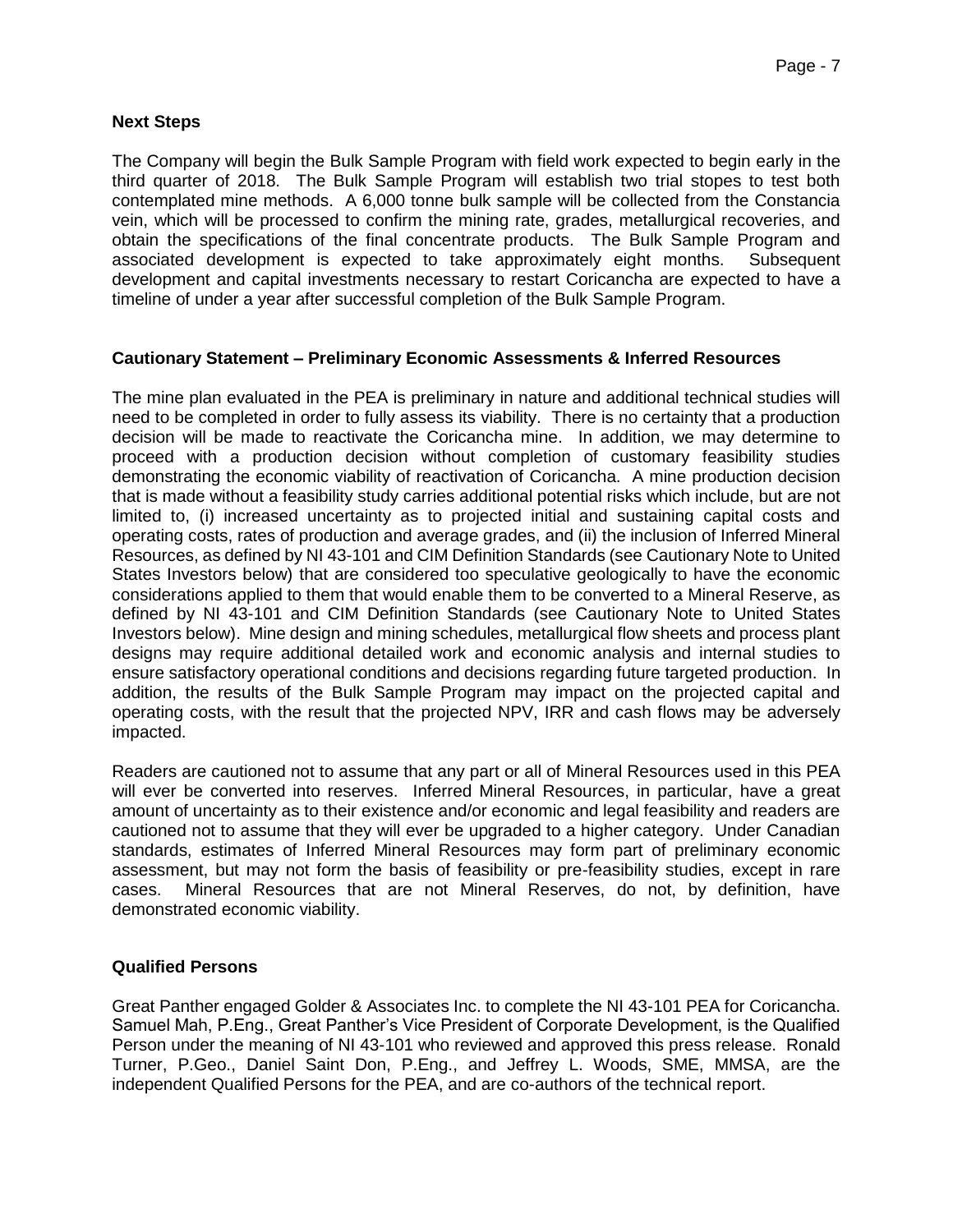### **Webcast and Conference Call to Discuss Results of the Coricancha PEA**

Great Panther will hold a live conference call and webcast to discuss the results of the Coricancha PEA today at 4:00 p.m. Eastern Daylight Time (1:00 p.m. Pacific Daylight Time). Mr. James Bannantine, President and CEO and Mr. Jim Zadra, CFO and Corporate Secretary will host the call.

Shareholders, analysts, investors and media are invited to join the live webcast and conference call by logging in or calling in five minutes prior to the start time.

| Live webcast and registration: | www.greatpanther.com |  |  |
|--------------------------------|----------------------|--|--|
| U.S. & Canada Toll-Free:       | 1800 263 0877        |  |  |
| International Toll:            | +1 323 794 2094      |  |  |
| Conference ID:                 | 5524128              |  |  |

A replay of the webcast will be available on the [Webcasts](http://www.greatpanther.com/news-media/webcasts/) section of the Company's website approximately one hour after the conference call.

#### **About Great Panther**

Great Panther Silver Limited is a primary silver mining and exploration company listed on the Toronto Stock Exchange trading under the symbol GPR, and on the NYSE American under the symbol GPL. Great Panther's current activities are focused on the mining of precious metals from its two wholly-owned operating mines in Mexico: the Guanajuato Mine Complex and the Topia Mine. The Company is also evaluating the restart of the Coricancha Mine in Peru, which it acquired in 2017, and continues to pursue the acquisition of additional mining operations or projects in the Americas.

James Bannantine President & CEO

#### **CAUTIONARY STATEMENT ON FORWARD-LOOKING STATEMENTS**

This news release contains forward-looking statements within the meaning of the United States Private Securities Litigation Reform Act of 1995 and forward-looking information within the meaning of Canadian securities laws (together, "forward-looking statements"). Such forwardlooking statements include, but are not limited to, statements with respect to the findings of the PEA for the Coricancha, Great Panther's estimation of Mineral Resources, the timing or ability to restart operations for Coricancha, the timing or ability to conduct further exploration, the timing and amount of estimated future production, costs of future production, future initial and sustaining capital expenditures, the completion of remediation activities, the timing and cost of the development of new deposits, the success of exploration activities, the success of converting existing Mineral Resources into an expanded mine plan, and involve known and unknown risks, uncertainties and other factors which may cause the actual results, performance or achievements expressed or implied by such forward-looking statements to be materially different. Such factors include, among others, risks and uncertainties relating to potential political and social risks involving the Company's operations in a foreign jurisdiction, the potential for unexpected costs and expenses, fluctuations in metal prices, fluctuations in currency exchange rates, inability to modify legacy tailings closure plans as intended, failure to receive tailings closure funding from